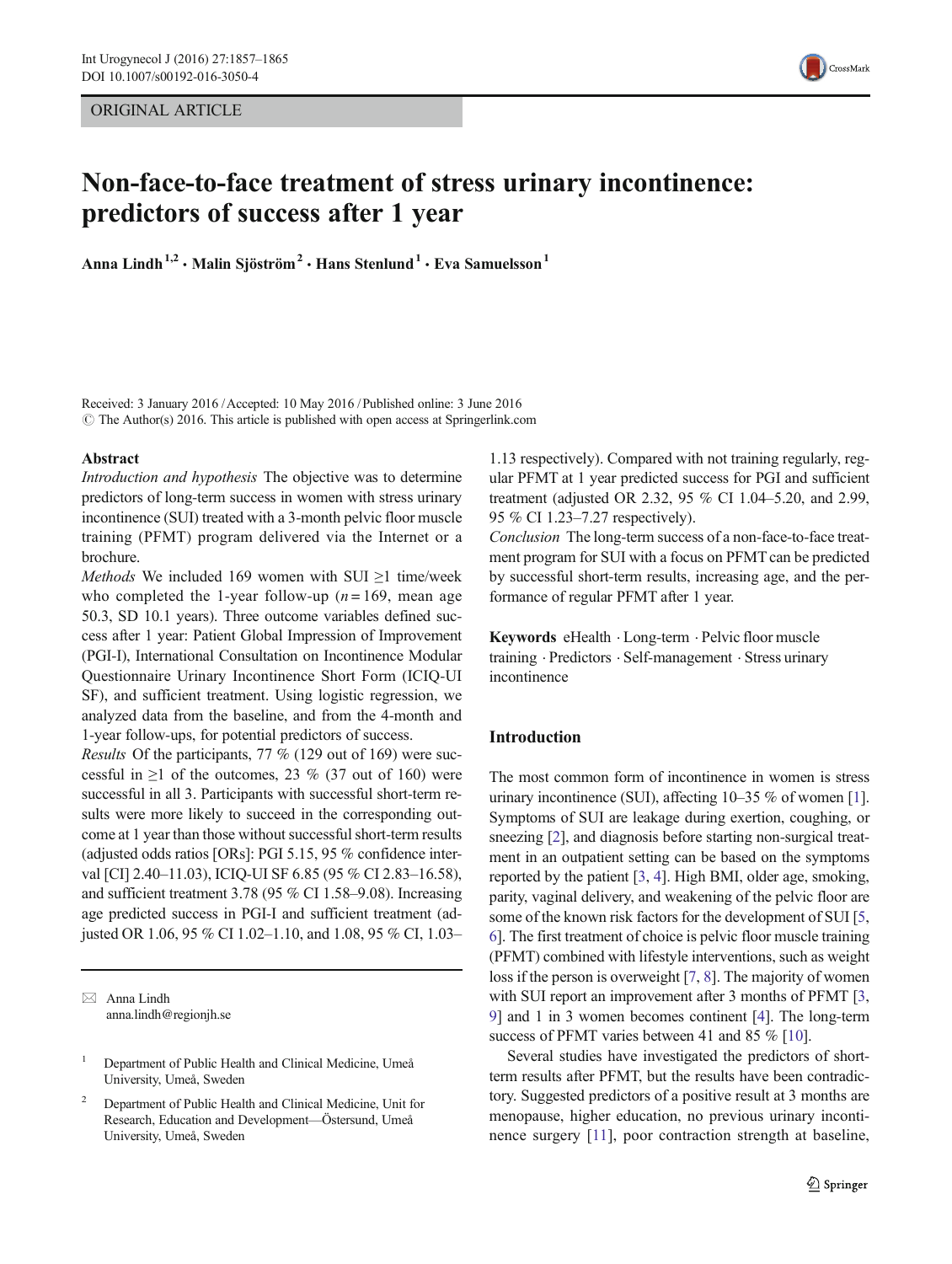and great improvement in pelvic floor muscle strength [[12\]](#page-7-0). There is limited knowledge on the predictors of long-term outcome, which could be useful for both patients and clinicians for predicting in whom PFMT will be successful and who will need surgery.

In a recent randomized controlled trial (RCT), women with SUI treated with non-face-to face treatment focusing on PFMT were significantly improved at the 4-month follow-up. The improvements were maintained at the 1-year and 2-year followups [\[13](#page-7-0), [14](#page-7-0)]. The aim of the present study was to evaluate clinically relevant predictors of long-term success after nonface-to-face treatment focusing on PFMT in women with SUI.

### Materials and methods

#### Study population

The analyses in this study are based on data from an RCT conducted between 2009 and 2011 (ID: NCT01032265). Women were enrolled in the project via an online screening survey that evaluated the type of incontinence and inclusion and exclusion criteria. The inclusion criteria were: female, age 18–70 years, SUI  $\geq$ 1 time/week, ability to read and write Swedish, and access to a computer with the Internet. The exclusion criteria were: leakage associated with urgency, previous UI surgery, pregnancy, known malignancy in the lower abdomen, difficulties passing urine, macroscopic hematuria, intermenstrual bleeding, severe psychiatric disorders or Hospital Anxiety and Depression Scale (HADS) score >15 for depression or anxiety, and neurological disease affecting sensitivity in the legs or lower abdomen. Women considered eligible were sent self-assessment questionnaires for additional evaluation, including the validated questionnaires, the Lower Urinary Tract Symptoms Quality of Life (ICIQ-LUTSqol) and the International Consultation on Incontinence Modular Questionnaire Urinary Incontinence Short Form (ICIQ-UI SF), medical history, and a 2-day bladder diary. After their completion, a telephone interview was performed by a urotherapist to confirm the diagnosis of SUI. A total of 250 women aged 18–70 years with SUI ≥1 time/ week were randomized by computer-generated block randomization to either an Internet-based training program or a program delivered by post to compare the effect of the two programs after a 3-month treatment period. The programs consisted of PFMT of increasing intensity three times per day for 3 months including contractions for strength and endurance, quick contractions, and the "knack maneuver" with information and lifestyle advice. No face-to-face education was provided before or during the PFMT program. Followup was performed at 4 months and 1 year using self-assessed questionnaires. The RCT was described in detail by Sjöström et al. [[13](#page-7-0)].

All women who answered the 1-year follow-up questionnaires were included in the present study  $(n = 169)$ . Participants in both groups achieved highly significant and clinically relevant improvements in the primary outcomes symptom severity and condition-specific quality of life, and the groups did not significantly differ in these measures [[13\]](#page-7-0). In the present study, the analyses include all participants regardless of treatment group. At 1 year, 3 % of the women (5 out of 169, 3 from the postal group and 2 from the Internet group) had undergone surgery for SUI and were also included in the study. None of the women received new medications for incontinence during the study period.

### Definition of success

We used three outcomes to define success after 1 year:

- 1. Patient Global Impression of Improvement (PGI-I), a validated [\[15\]](#page-7-0), patient-reported evaluation of the result of treatment consisting of one question: "How is your urinary leakage now compared with before treatment?" On a scale with seven alternatives ranging from very much worse to very much better, participants answering that they were much better or very much better were considered to have a successful outcome.
- 2. The ICIQ-UI SF is a validated and highly recommended symptom scoring instrument [\[3,](#page-7-0) [8](#page-7-0), [16\]](#page-7-0) that evaluates symptoms such as frequency, amount of leakage, and overall inconvenience. It consists of four questions: three adding up to a score  $(0-21)$  points) and the fourth used to determine the type of incontinence. The minimal important difference (MID) in improvement is the difference between the ICIQ-UI SF score at inclusion and at follow-up. An overall score reduction of 2.5 can be consid-ered clinically relevant [[17](#page-7-0)]. We used  $\geq$ 3 (rounded up to the closest integer) to define success.
- 3. "Sufficient treatment" is a question from the follow-up questionnaire: "Do you currently think that the treatment you underwent is sufficient?" answered with "No," "Yes, I am completely cured from my urinary leakage," or "Yes, I think the treatment is sufficient even though I am not completely cured." We considered the two answer alternatives beginning with "yes" as a successful outcome.

#### Possible predictors

The possible predictors of long-term success we chose to analyze included known risk factors for SUI [\[5](#page-7-0)–[7\]](#page-7-0) and suggested predictors from short-term results [[11](#page-7-0), [12](#page-7-0), [18](#page-7-0)–[20\]](#page-8-0). Because short-term success likely affects long-term success, we included data from the 4-month follow-up [[10](#page-7-0)]. We also included the amount of PFMT performed after 1 year. The data at baseline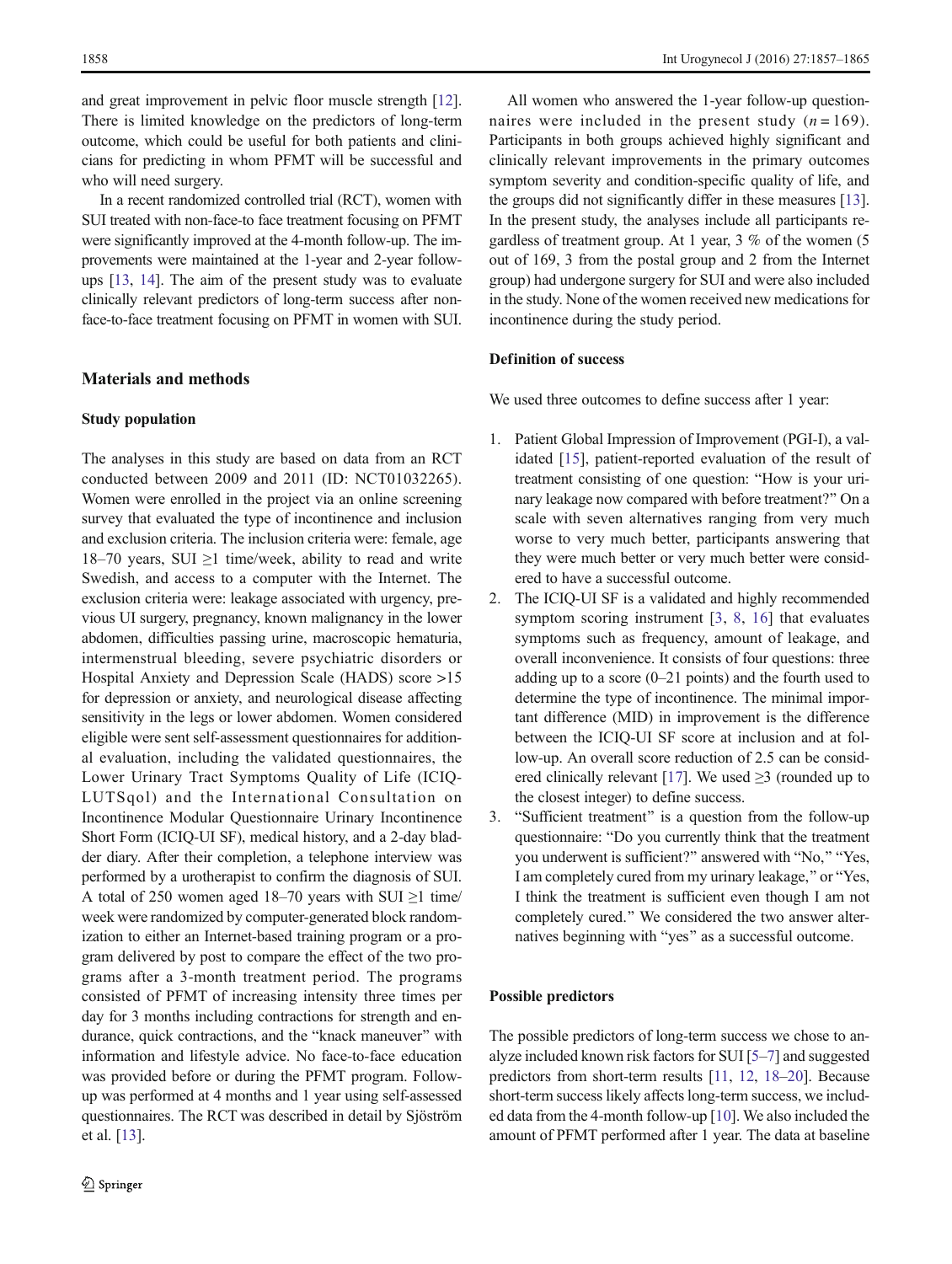consisted of age, body mass index  $(kg/m<sup>2</sup>)$ , education, menopausal status, parity, vaginal delivery of a child  $\geq$ 4,000 g, local estrogen use, physical activity, time since onset of SUI, previously sought medical contact for SUI, ICIQ-UI SF, conditionspecific quality of life as measured by the questionnaire ICIQ-LUTSqol, tea drinking, motivation to perform PFMT (Likert scale 1–10), and self-rated ability to perform PFMT (Likert scale 1–10). The data from the 4-month follow-up consisted of PGI-I, MID ICIQ-UI SF, sufficient treatment, and MID ICIQ-LUTSqol. The data from the 1-year follow-up concerned how often PFMT had been performed in the last 3 months, which could be answered with "Never," "Sporadically, less than once a week," "Regularly,  $1-3$  times/week," "Regularly, more than 3 times/week," or "Regularly, daily."

#### Statistical analysis

The baseline variables ICIQ-UI SF, ICIQ-LUTSqol, and age were treated as continuous variables and the other possible predictors as categorical variables. At the 4-month followup, the possible predictors PGI-I, ICIQ-UISF, and sufficient treatment were analyzed in the same way as at the 1-year follow-up. The ICIQ-LUTSqol was divided into two categories based on the score reduction between inclusion and the 4 month follow-up; a score reduction exceeding the established MID (i.e., ≥4) [\[17](#page-7-0)] was considered a relevant improvement. The categorical variables were divided into categories on the original questionnaire. To have enough participants in each category to proceed with analyses, we had to create fewer categories by adding them together. The categories were reduced based on clinical relevance and the distribution of answers for the following predictors: body mass index  $(kg/m<sup>2</sup>)$ , education, physical activity, time since onset of SUI, tea drinking, motivation to perform PFMT, self-rated ability to perform PFMT, and how often PFMT had been performed in the last 3 months at the 1-year follow-up. PFMT at 1 year was changed into two categories in which the answers beginning with "regularly" were in one category and "never" or "sporadically, less than one time/week" were another category, as shown in Table [2.](#page-5-0)

The outcome variables were recoded as 1 for success and 0 for failure. The relationships between each of the potential predictors and the outcomes were tested using the Chisquared test for categorical variables, independent  $t$  test for continuous variables, and univariate logistic regression. Age and predictors with  $p < 0.25$  were used in a final multivariate model in which non-significant  $(p > 0.05)$  predictors were manually removed one-by-one starting with the predictor with the highest p value, leaving only predictors with  $p < 0.05$ . The multivariate analysis was also performed without the five women who had undergone surgery.

All statistical analyses were performed using SPSS version 22.0 software.

#### Ethics

The study was ethically approved by the Regional Ethical Review Board, Umeå University (number 08-124 M and 2015-79-32 M).

# Results

Of the 169 women included, 1 did not answer the PGI-I, 3 did not complete the ICIQ-UI SF, and 7 did not answer the question about sufficient treatment. The baseline data are summarized in Table 1. The mean age was 50.3 years, less than onethird of patients were overweight or obese, and most women were highly educated. The mean ICIQ-UI SF score was 10.1, which corresponds to moderate severity [\[21\]](#page-8-0).

Table 1 Baseline characteristics of participants who completed 1-year follow-up  $(n = 169)$ 

| Characteristic                                          | Data                 |
|---------------------------------------------------------|----------------------|
| Mean age, years (SD)                                    | 50.3 $(\pm 10.1)$    |
| BMI, $n$ (%)                                            |                      |
| < 25                                                    | 117 (69.2)           |
| $25 - 30$                                               | 37(21.9)             |
| >30                                                     | 15(8.9)              |
| Education, $n$ (%)                                      |                      |
| Primary and secondary                                   | 41 (24.3)            |
| Post-secondary                                          | 128 (75.7)           |
| Parity, mean (SD)                                       | $2.07 \ (\pm 0.99)$  |
| Vaginal delivery of child weighing $>4,000$ g, n $(\%)$ | 49 (29.0)            |
| Use of local estrogen, $n$ (%)                          | 22(13.0)             |
| Premenopausal, $n$ (%)                                  | 94 (55.6)            |
| Moderate physical activity, $n$ (%)                     |                      |
| $<$ 3 h/week                                            | 58 (34.3)            |
| $3-5$ h/week                                            | 54 (32.0)            |
| $> 5$ h/week                                            | 57 (33.7)            |
| Duration of SUI, $n$ (%)                                |                      |
| $<$ 1 year                                              | 9(5.3)               |
| $1-5$ years                                             | 70 (41.4)            |
| $> 5$ years                                             | 90 (53.3)            |
| ICIQ-UI SF, mean (SD)                                   | $10.14 \ (\pm 3.20)$ |
| ICIQ-LUTSqol, mean (SD)                                 | 32.70 $(\pm 6.78)$   |
| Use of protective pads, $n$ (%)                         | 124 (73.4)           |

SD standard deviation, *n* number of observations, SUI stress urinary incontinence, *BMI* body mass index  $(kg/m<sup>2</sup>)$ , *ICIQ-UI SF* International Consultation on Incontinence Modular Questionnaire Urinary Incontinence Short Form, ICIQ-LUTSqol International Consultation on Incontinence Modular Questionnaire Lower Urinary Tract Symptoms quality of life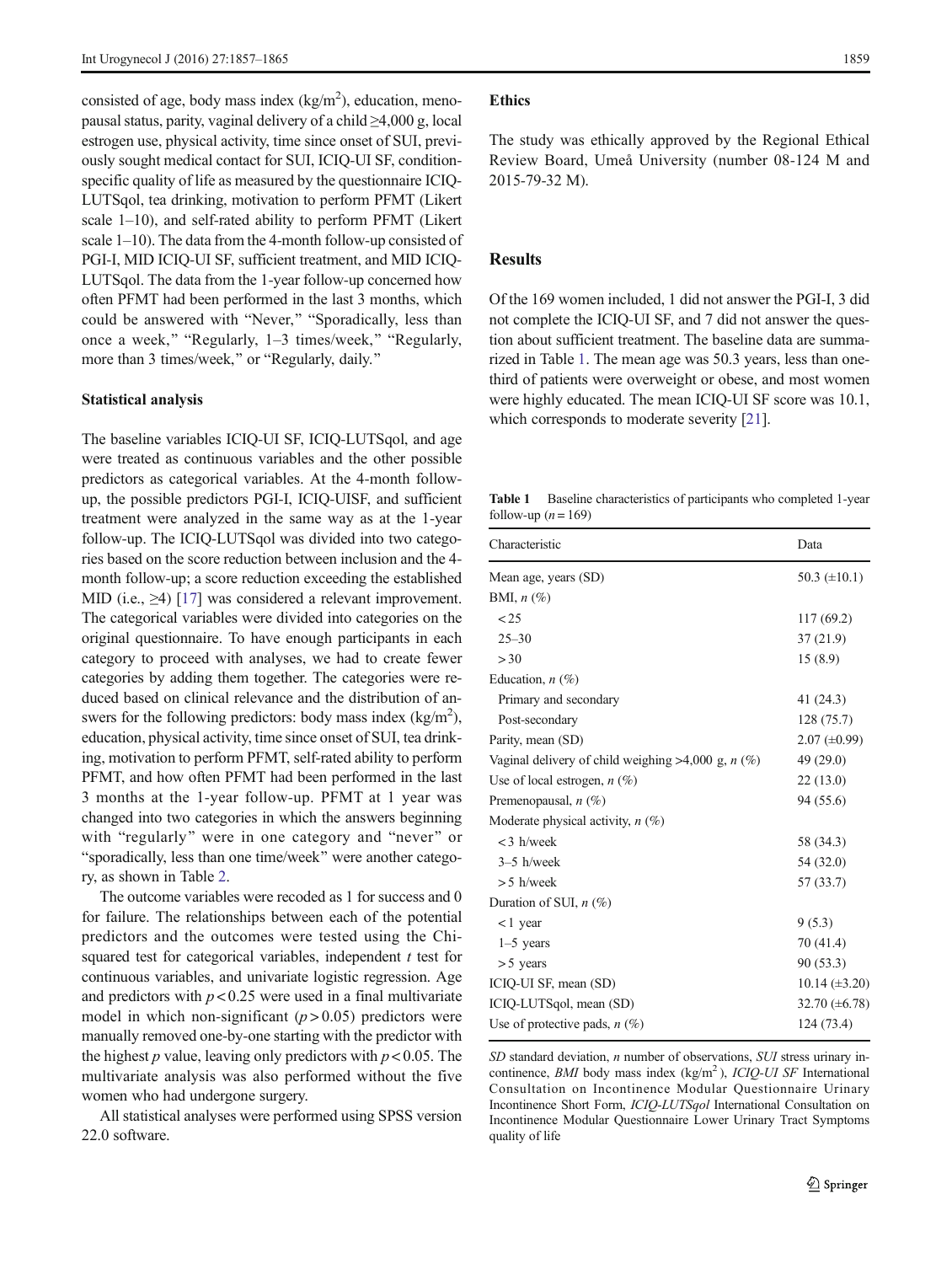#### Proportion of successful results after 1 year

Among the study participants, 77 % (129 out of 169) were successful in at least one of the outcome variables. The outcome variables corresponded to the following success rates: PGI-I, 33 % (55 out of 168); ICIQ-UI SF, 57 % (95 out of 166); and sufficient treatment, 57 % (93 out of 162). Twentythree percent of the women (37 out of 160) were successful in all three outcome variables (Fig. 1).

Of the women who were successful at the 4-month followup, 55–76 % were still successful in the corresponding outcome at 1 year. However, 20–31 % of the women who failed at the 4-month follow-up succeeded at the 1-year follow-up (Fig. [2](#page-4-0)).

### Predictors of a successful outcome after 1 year

The possible predictors time since debut of SUI, previously sought medical contact for SUI, education, and BMI did not result in a p-value <0.25 in any of the outcome variables and were not included in the multivariate analysis. The remainder of the potential predictors had p-values <0.25 in one or more of the outcome variables in the univariate analysis and are presented in Table [2.](#page-5-0)

In the final multivariate regression models (Table [3\)](#page-6-0), a successful result at 4 months for each of the outcome variables predicted a successful result at 1 year for the same outcome variable. Increasing age and performance of regular PFMT during the last 3 months before the 1-year follow-up remained significant predictors in two of the outcome variables.



Physical activity had inconsistent results, and there was a trend toward better results with less physical activity in the outcome PGI-I, but the trend was lacking in the outcome ICIQ-UI SF. The severity defined by ICIQ-UI SF at baseline had contradictory results; increased severity at baseline predicted success in the outcome ICIQ-UI SF and less severe leakage at baseline predicted success in the outcome sufficient treatment. The self-rated ability to perform PFMT remained a significant predictor of a successful outcome in one outcome variable.

The results from the multivariate analysis did not change when the 5 women who had undergone surgery by 1 year were removed from the analysis.

#### **Discussion**

The main predictors of long-term success after non-face-toface treatment based on PFMT in women with SUI were a successful result at 4 months, the performance of regular PFMT after 1 year, and increasing age. The severity of incontinence at baseline and physical activity had inconsistent results, and the self-rated ability to perform PFMT was only significant in one of the outcome variables.

## Strengths

The population in this study was well defined, as all women had clinically relevant SUI with ≥1 leakage/week and actively sought treatment. PFMT is the first choice for the treatment of



- Successful outcome in PGI-I and sufficient treatment, 5.6% (9/161)
- abc Successful outcome in all outcome variables, 23.1% (37/160)
- $h$ Successful outcome only in ICIQ-UI SF, 16.3% (27/166)
- Successful outcome in ICIQ-UI SF, and sufficient treatment 14.9% (24/161) bc
- Successful outcome only in sufficient treatment. 14.2% (23/162)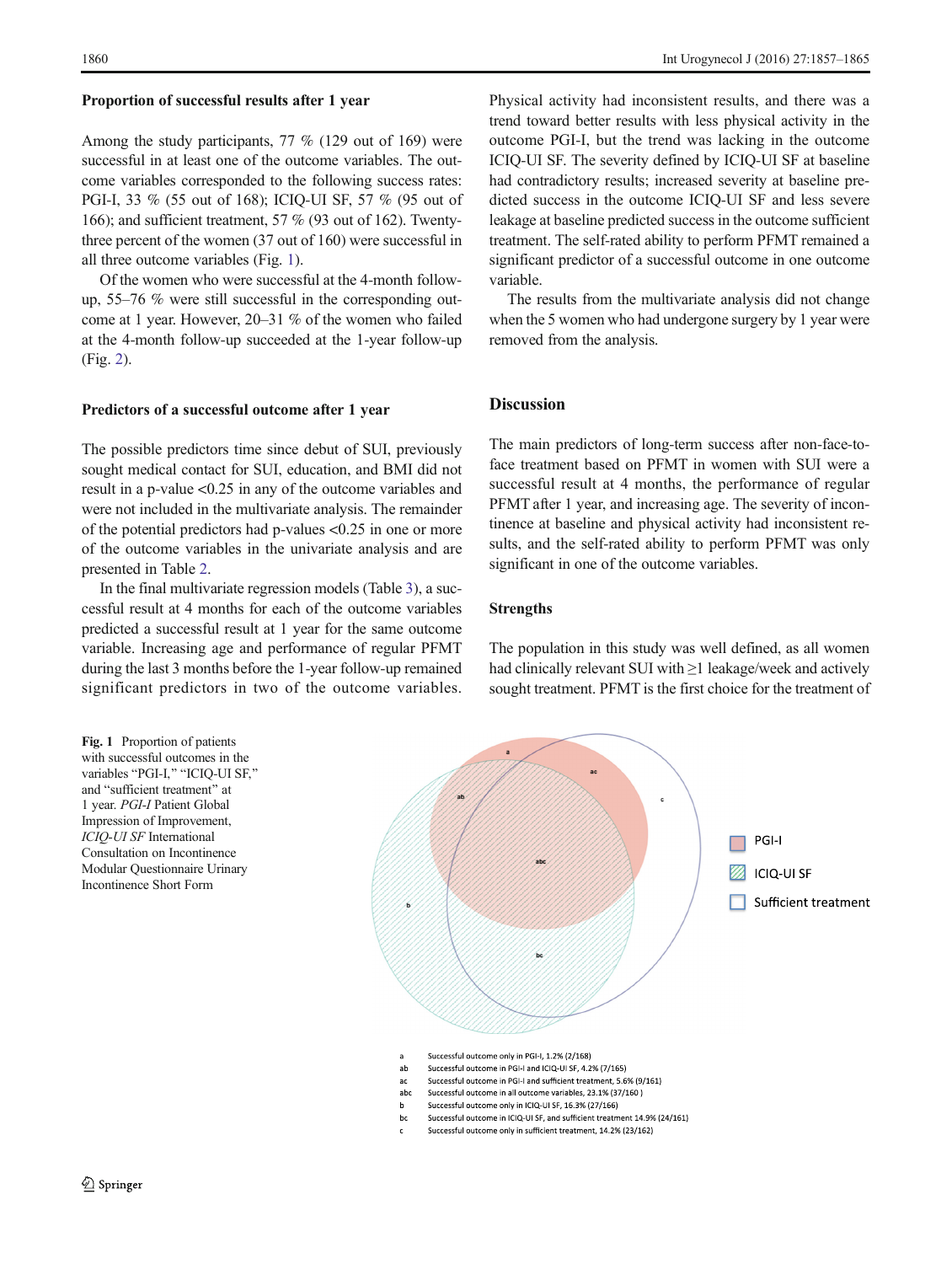<span id="page-4-0"></span>

Fig. 2 Proportion of participants with success and failure at 4 months and 1 year. The 4-month follow-up only included women who answered at the 1-year follow-up

women with SUI. The outcome measures ICIQ-UI SF and PGI-I are validated and the ICIQ-UI SF is also highly recommended. The third outcome, sufficient treatment, is important

from a clinical perspective and reflects the patient's goal of treatment, a recommended part of the composite end-points [\[22](#page-8-0)]. The possible predictors were chosen based on risk factors or findings from other studies [[5](#page-7-0), [6,](#page-7-0) [11,](#page-7-0) [12](#page-7-0), [18](#page-7-0)–[20](#page-8-0), [23\]](#page-8-0). The percentage of women who underwent incontinence surgery during follow-up (3.0 %) was lower in our study than in other long-term studies (4.9–58 %) [\[10](#page-7-0)]. We included all women who completed the follow-up, including the 5 who had undergone surgery. We also excluded these 5 women from the final analysis, with no effect on the results.

## Limitations

A possible shortcoming of this study is the lack of an objective outcome measure for the amount or frequency of leakage. We chose to use patient-reported measures based on validated and highly recommended questionnaires. Patient-reported measures are important and correlate with reduced incontinence [\[24](#page-8-0)]. The losses to follow-up  $(32 \%)$  are comparable with the upper range of other long-term studies on incontinence [[10\]](#page-7-0). The women who did not complete the 1-year follow-up were younger and had more severe leakage than the women who completed the follow-up [[13](#page-7-0)]. We do not expect the losses to follow-up to influence our results, because only the women who answered the 1-year follow-up were included in this study. The limited number of participants in this study may increase the risk of type II errors (false-negative), and there may be more predictors that we did not find. The large number of possible predictors that we analyzed could have created significant results by chance.

#### Population and treatment

The women in this study were generally highly educated and 75.7 % had a post-secondary education, compared with 35 % of women ≥16 years of age in the general population of Sweden at the time of inclusion (i.e., 2009) [[25\]](#page-8-0). In other fields, studies on online prevention efforts aimed at lifestyle changes have shown that participants are more often white, female, highly educated, and living in high-income countries [\[26](#page-8-0)]. This description fits our study population and may be problematic for generalizing the results because of the high education level. In short-term predictor studies, both higher [\[11\]](#page-7-0) and lower [\[20\]](#page-8-0) education have been described as predictors of a successful result. However, in our study, education was not a predictor in any of the logistic regression analyses. The NICE guidelines recommend 3 months of supervised PFMT as the first-line treatment for SUI [[8](#page-7-0)]. However, Shamliyan et al. found no significant differences in treatment effects regarding continence rates or discontinuation between supervised PFMT and unsupervised PFMT [[3](#page-7-0)]. The PFMT in this program is unsupervised, but, unlike studies that compare supervised and unsupervised PFMT [\[27,](#page-8-0) [28](#page-8-0)], the women in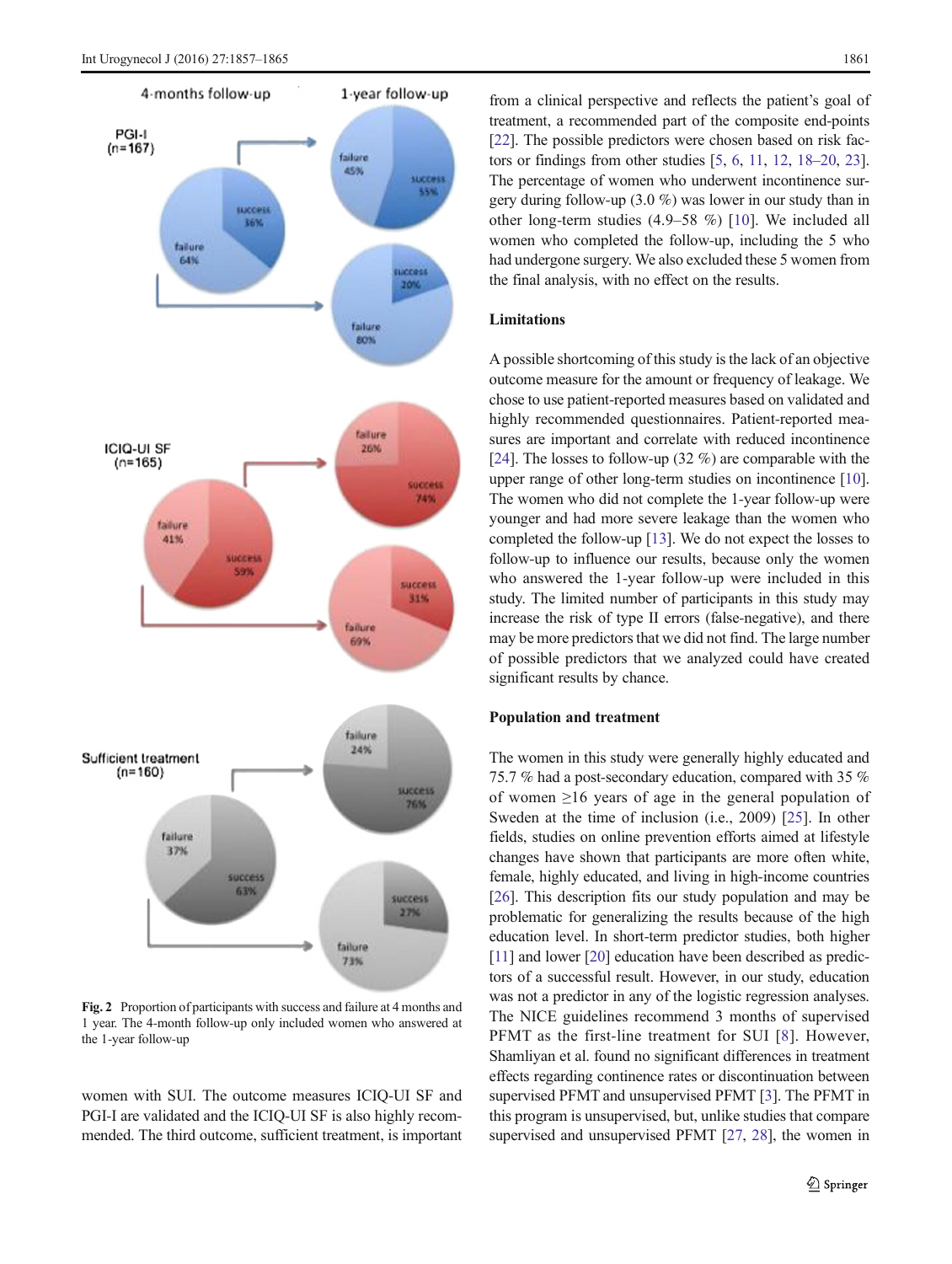| Ċ                    |  |
|----------------------|--|
| l                    |  |
|                      |  |
|                      |  |
|                      |  |
|                      |  |
|                      |  |
| $\ddot{\phantom{a}}$ |  |
|                      |  |
| i                    |  |
|                      |  |
| j                    |  |
|                      |  |
|                      |  |
|                      |  |
| ļ                    |  |
|                      |  |
|                      |  |
|                      |  |
| í<br>Ì               |  |
| 1<br>ť<br>j          |  |
| ābi<br>I             |  |

<span id="page-5-0"></span>

|                                                                                                         | PGI-I                                                                                   |                                                                                           |                                                                                                                  | ICIO-UI SF                                                                           |                                                                                        |                                                                                                                  | Sufficient treatment                                                                     |                                                                                          |                                                                                                                     |
|---------------------------------------------------------------------------------------------------------|-----------------------------------------------------------------------------------------|-------------------------------------------------------------------------------------------|------------------------------------------------------------------------------------------------------------------|--------------------------------------------------------------------------------------|----------------------------------------------------------------------------------------|------------------------------------------------------------------------------------------------------------------|------------------------------------------------------------------------------------------|------------------------------------------------------------------------------------------|---------------------------------------------------------------------------------------------------------------------|
| Predictor                                                                                               | Success $(n = 55)$                                                                      | $\widehat{13}$<br>Failure $(n=1)$                                                         | $\widehat{\sigma}$<br>OR (95 %                                                                                   | Success $(n = 95)$                                                                   | Failure $(n = 71)$                                                                     | ට්<br>of<br>OR (95                                                                                               | Success $(n=93)$                                                                         | Failure $(n = 69)$                                                                       | ට්<br>OR (95 %                                                                                                      |
| Baseline characteristics<br>Age (years)<br>Motivation                                                   | $53.45 \pm 9.50*$                                                                       | $48.73 \pm 10.67*$                                                                        | $1.05(1.02-1.09)$ *                                                                                              | $50.98 \pm 10.12***$                                                                 | $49.63 \pm 10.09***$                                                                   | $1.01(0.98 - 1.05)$ **                                                                                           | $53.68 \pm 10.06*$                                                                       | $46.04 \pm 8.61*$                                                                        | $1.09(1.05 - 1.13)$ *                                                                                               |
| $1 - 8$<br>$\approx$<br>$\circ$                                                                         | 34 (38.2)***<br>12 (26.1)**<br>$9(28.1)***$                                             | 55 (61.8)***<br>34 (73.9)**<br>23 (71.9)**                                                | $1.75(0.80 - 3.84)$ ***<br>$1.11 (0.40 - 3.05)$ **<br>$1.00^{**}$                                                | 21 (65.6)*<br>$59(66.3)$ *<br>$15(34.1)^{*}$                                         | $11(34.4)$ *<br>$30(33.7)$ *<br>$29(65.9)$ *                                           | $3.80(1.77 - 8.15)*$<br>$3.69(1.41 - 9.64)$ *<br>$1.00***$                                                       | $19(45.2)***$<br>$18(58.1)***$<br>55 (62.5)**                                            | 23 (54.8)**<br>13 (41.9)**<br>33 (37.5)**                                                | $.68(0.66 - 4.28)$ **<br>$2.02(0.96-4.25)$ **<br>1.00**                                                             |
| Self-rated ability to do PFMT<br>$\sqrt{2}$<br>$\approx$                                                | 25 (28.7)***<br>$30(37.5)***$                                                           | $62(71.3)***$<br>$50(62.5)***$                                                            | $1.49(0.78-2.85)***$<br>$1.00***$                                                                                | 39 (45.9)*<br>56 (70.0)*                                                             | 24 (30.0)*<br>46 (54.1)*                                                               | $2.75$ (1.45-5.22)*<br>$1.00*$                                                                                   | $40(48.8)*$<br>52 (65.8)*                                                                | $27(34.2)$ *<br>$42(51.2)$ *                                                             | $2.02$ (1.07-3.82)*<br>$1.00***$                                                                                    |
| Vaginal delivery >4,000 g<br>Yes<br>ż                                                                   | 36 (34.6)**<br>$13 (26.5)$ **                                                           | 68 (65.4)**<br>$36(73.5)$ **                                                              | $0.68(0.32 - 1.45)$ **<br>$1.00**$                                                                               | 64 (61.5)***<br>22 (46.8)****                                                        | 40 (38.5)***<br>$25(53.2)***$                                                          | $0.55(0.27 - 1.10)$ ***<br>$1.00***$                                                                             | 53 (52.5)***<br>29 (63.0)***                                                             | 48 (47.5)***<br>$17(37.0)***$                                                            | 55 $(0.76 - 3.16)$ ***<br>$1.00***$                                                                                 |
| Menopause<br>Yes<br>ż                                                                                   | 26 (27.7)***<br>27 (39.1)***                                                            | 68 (72.3)***<br>42 (60.9)***                                                              | $1.68(0.87 - 3.26)$ ***<br>$1.00***$                                                                             | 49 (53.8)**<br>42 (60.0)**                                                           | 42 (46.2)**<br>28 (40.0)**                                                             | $1.29(0.68 - 2.42)$ **<br>$1.00**$                                                                               | $39(43.8)*$<br>51 (75.0)*                                                                | $\frac{50}{17} \frac{(56.2)^*}{(25.0)^*}$                                                | $3.85(1.93 - 7.67)$ *<br>$1.00\,^*$                                                                                 |
| Local estrogen<br>Yes<br>$\frac{1}{2}$                                                                  | 43 (29.9)*<br>11 $(52.4)$ *                                                             | 101 (70.1)*<br>$10(47.6)*$                                                                | $2.58(1.02 - 6.53)*$<br>$1.00*$                                                                                  | 79 (56.0)**<br>$15(68.2)$ **                                                         | $62(44.0)$ **<br>$7(31.8)$ **                                                          | $1.68(0.65 - 4.38)$ **<br>$1.00**$                                                                               | 74 (53.6)*<br>17 (81.0)*                                                                 | 64 (46.4)*<br>4 (19.9)*                                                                  | $3.68(1.18 - 11.49)$ *<br>$1.00*$                                                                                   |
| Moderate physical activity<br>>5 h/week<br>$3-5$ h/week<br>$<$ 3 h/week                                 | 23 (40.4)***<br>$15 (27.8)***$<br>$17(29.8)***$                                         | 39 (72.2)***<br>40 (70.2)***<br>34 (59.6)***                                              | $0.57(0.26 - 1.26)$ ***<br>$0.63(0.29 - 1.37)$ ***<br>$1.00***$                                                  | 36 (65.5)**<br>$36(63.2)^{*}$<br>23 (42.6)*                                          | $(34.5)$ **<br>31 $(57.4)$ *<br>21 (36.8)*                                             | 1.11 $(0.51 - 2.40)$ **<br>$0.43(0.20-0.93)$ *<br>$1.00*$                                                        | 33 $(57.9)***$<br>26 $(51.0)***$<br>34 (63.0)**                                          | 24 (42.1)**<br>25 (49.0)**<br>20 (37.0)**                                                | $1.24$ (0.58-2.65)**<br>$0.76$ $(0.35-1.62)$ **<br>$1.00**$                                                         |
| 4-month follow-up<br>ICIO-LUTSqol<br>Tea, cups/day<br><b>ICIO-UI SF</b><br>None<br>$1-2$<br>$\tilde{c}$ | $10.18 \pm 3.37***$<br>$33.44 \pm 8.40***$<br>13 (40.6)**<br>24 (28.9)**<br>18 (34.0)** | $32.30 \pm 5.85***$<br>$10.11 \pm 3.13***$<br>$19(59.4)***$<br>35 (66.0)**<br>59 (71.1)** | $0.79(0.38 - 1.66)$ **<br>$1.33(0.54 - 3.29)$ **<br>$1.01(0.91 - 1.11)$ **<br>$1.03(0.98 - 1.07)$ **<br>$1.00**$ | $11.51 \pm 2.62*$<br>$34.49 \pm 7.18*$<br>44 (53.0)***<br>18 (58.1)**<br>33 (63.5)** | $30.48 \pm 5.55*$<br>39 (47.0)***<br>$.35 \pm 2.62*$<br>$19(36.5)$ **<br>$13(41.9)$ ** | $0.65(0.32 - 1.32)$ ***<br>$0.80(0.32 - 1.98)$ **<br>$1.49(1.30 - 1.71)^*$<br>$1.11 (1.05 - 1.18)$ *<br>$1.00**$ | $9.80 \pm 3.45***$<br>$32.73 \pm 7.63***$<br>21 (75.0)***<br>29 (56.9)***<br>43 (51.8)** | $10.54 \pm 2.88***$<br>$32.83 \pm 5.79***$<br>22 (43.1)***<br>40 (48.2)**<br>7 (25.0)*** | $2.28(0.82 - 6.31)$ ***<br>$0.93(0.84 - 1.03)$ ***<br>$0.82(0.40 - 1.65)$ **<br>$0.10(0.95 - 1.04)$ **<br>$1.00***$ |
| Much better/very much better<br>Little better/much worse<br>PGH                                         | 21 (19.6)*<br>33 (55.0)*                                                                | 86 (80.4)*<br>$27(45.0)*$                                                                 | $5.00(2.49 - 10.05)$ *<br>$1.00*$                                                                                | 53 (49.5)*<br>41 (70.7)*                                                             | 54 (50.5)*<br>$17(29.3)$ *                                                             | $2.46(1.24 - 4.85)$ *<br>$1.00*$                                                                                 | 46 (44.2)*<br>46 (80.0)*                                                                 | $\frac{58}{11} \frac{(55.8)^*}{(19.3)^*}$                                                | $5.27(2.46-11.31)$ *<br>$1.00*$                                                                                     |
| MID ICIQ-UI SF<br>V                                                                                     | 18 $(26.5)***$<br>37 $(37.4)***$                                                        | 50 $(73.5)***$<br>62 $(62.6)***$                                                          | $1.66(0.84 - 3.26)$ ***<br>$1.00***$                                                                             | $21(31.3)^*$<br>73 (74.5)*                                                           | 46 (68.7)*<br>$25 (25.5)^*$                                                            | $6.40(3.22 - 12.72)$ *<br>$1.00*$                                                                                | $32(48.5)***$<br>60 (63.2)***                                                            | $34 (51.5)***$<br>35 (36.8)***                                                           | $1.82(0.96 - 3.45)$ ***<br>$1.00***$                                                                                |
| MID ICIQ-LUTSqol<br>$\frac{4}{\sqrt{2}}$<br>$\lambda$                                                   | $17(23.3)*$<br>37 (39.4)*                                                               | $\frac{56(76.7)^*}{57(60.6)^*}$                                                           | $2.14(1.08 - 4.23)^{*}$<br>$1.00*$                                                                               | $30(41.1)*$<br>65 (69.9)*                                                            | 43 (58.9)*<br>28 (30.1)*                                                               | 3.33 (1.75-6.33)*<br>$1.00*$                                                                                     | $31(43.7)*$<br>$62(68.1)*$                                                               | $40(56.3)*$<br>29 (31.9)*                                                                | $2.76$ (1.45-5.25)*<br>$1.00*$                                                                                      |
| Sufficient treatment<br>1-year follow-up<br>Yes<br>ž                                                    | $13(21.7)^*$<br>$42(40.0)^*$                                                            | $47(78.3)*$<br>$63(60.0)$ *                                                               | $2.41(1.16 - 4.99)$ *<br>$1.00*$                                                                                 | $30(50.8)***$<br>63 (60.6)***                                                        | 29 (49.2)***<br>41 (39.4)***                                                           | 1.49 $(0.78 - 2.82)$ ***<br>$1.00***$                                                                            | $16(27.1)*$<br>77 (76.2)*                                                                | $43$ $(72.9)*$<br>$24$ $(23.8)*$                                                         | 8.62 (4.14-17.97)*<br>$1.00*$                                                                                       |
| Regularly, at least one time/week<br>Less than one time/week<br>PFMT last 3 months                      | $30(26.5)*$<br>$24(45.3)*$                                                              | 83 (73.5)*<br>29 (54.7)*                                                                  | $2.29(1.16 - 4.53)*$<br>$1.00*$                                                                                  | $62(54.9)***$<br>33 $(63.5)***$                                                      | 51 (45.1)**<br>19 (36.5)**                                                             | $1.43(0.73 - 2.81)$ **<br>$1.00^{**}$                                                                            | 53 (49.1)*<br>40 (75.5)*                                                                 | 55 (50.9)*<br>13 (24.5)*                                                                 | 3.19 (1.54-6.63)*<br>$1.00*$                                                                                        |

Values are presented as means ( $\pm$  standard deviation) or  $n$  (%) Values are presented as means ( $\pm$  standard deviation) or  $n$  (%)

ORs are the result of univariate logistic regression and are presented with a 95 % confidence interval (CI) ORs are the result of univariate logistic regression and are presented with a 95 % confidence interval ( $CD$ )

PGI-I Patient Global Impression of Improvement, PFMT pelvic floor muscle training PGI-I Patient Global Impression of Improvement, PFMT pelvic floor muscle training

 $\epsilon_{\rm p} < 0.05$ 

 $<sup>**p</sup> > 0.25$ </sup>  $*^{**}p$  <<br>0.25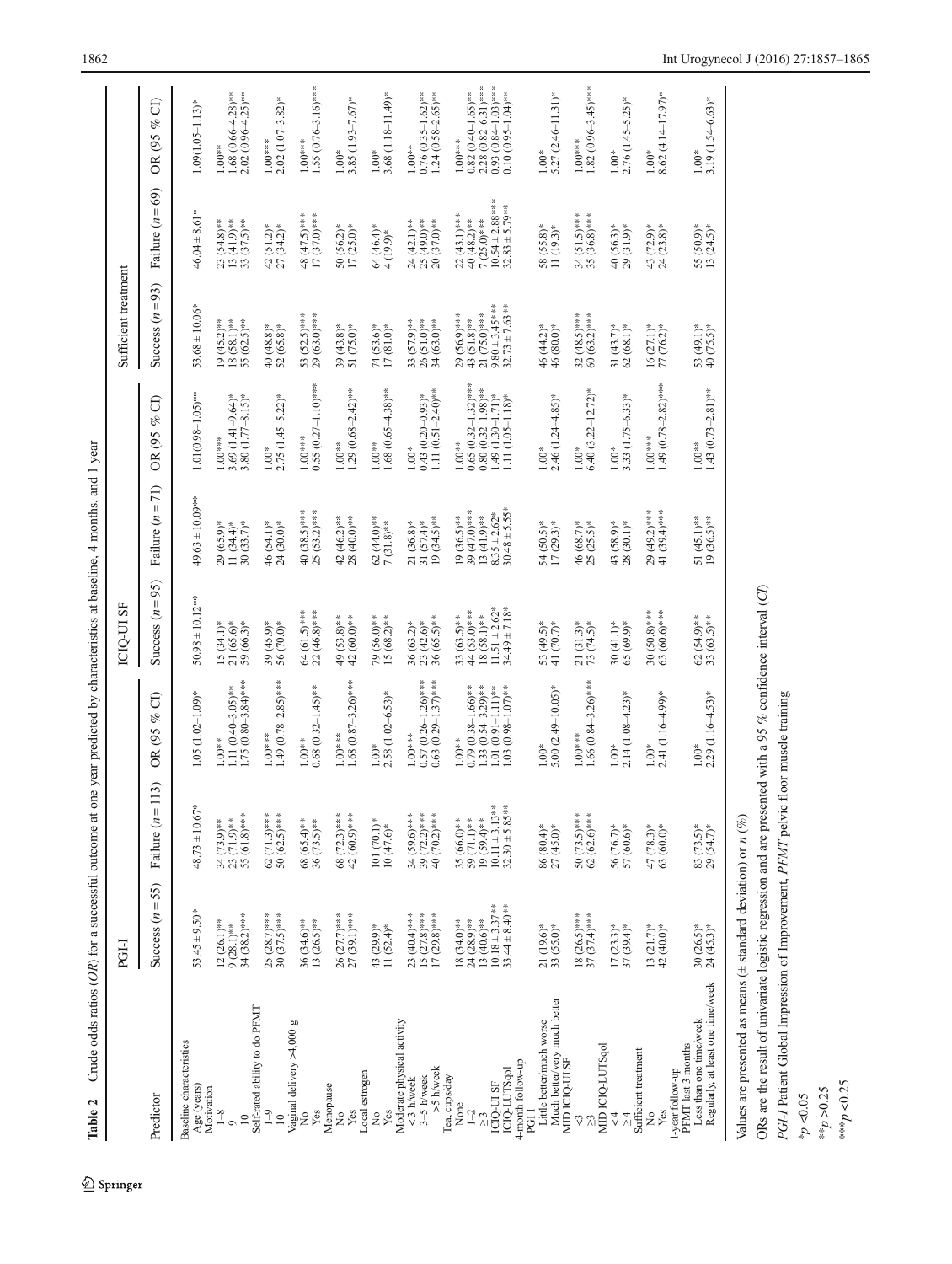<span id="page-6-0"></span>

| <b>Table 3</b> |  |  |  | Adjusted odds ratios (OR)* for a successful outcome at 1 year |
|----------------|--|--|--|---------------------------------------------------------------|
|----------------|--|--|--|---------------------------------------------------------------|

|                                                   | OR (95 % CI)         | $p$ value |
|---------------------------------------------------|----------------------|-----------|
| PGI-I                                             |                      |           |
| Predictive model (Nagelkerke R <sup>2</sup> 0.30) |                      |           |
| Age (years)                                       | $1.06(1.02 - 1.10)$  | < 0.001   |
| Moderate physical activity                        |                      |           |
| $<$ 3 h/week                                      | 1.00                 |           |
| $3-5$ h/week                                      | $0.37(0.14 - 0.93)$  | 0.04      |
| > 5 h/week                                        | $0.28(0.11-0.75)$    | 0.01      |
| PGI-I, 4-month follow-up                          |                      |           |
| Little better/much worse                          | 1.00                 |           |
| Much better/very much better                      | $5.15(2.40-11.03)$   | < 0.001   |
| PFMT last 3 months, at 1-year follow-up           |                      |           |
| Less than once a week                             | 1.00                 |           |
| At least once per week                            | $2.32(1.04 - 5.20)$  | 0.04      |
| <b>ICIQ-UI SF</b>                                 |                      |           |
| Predictive model (Nagelkerke $R^2$ 0.51)          |                      |           |
| ICIQ-UI SF, at baseline                           | $1.43(1.22 - 1.67)$  | < 0.001   |
| Self-rated ability to perform PFMT                |                      |           |
| $1 - 9$                                           | 1.00                 |           |
| 10                                                | $3.04(1.31 - 7.08)$  | 0.01      |
| Moderate physical activity                        |                      |           |
| $<$ 3 h/week                                      | 1.00                 |           |
| $3-5$ h/week                                      | $0.27(0.10-0.76)$    | 0.01      |
| $> 5$ h/week                                      | $1.02(0.38 - 2.76)$  | 0.97      |
| MID ICIQ-UI SF, 4-month follow-up                 |                      |           |
| $\lt$ 3                                           | 1.00                 |           |
| >3                                                | $6.85(2.83 - 16.58)$ | < 0.001   |
| Sufficient treatment                              |                      |           |
| Predictive model (Nagelkerke $R^2$ 0.45)          |                      |           |
| Age (years)                                       | $1.08(1.03 - 1.13)$  | < 0.001   |
| ICIQ-UI SF, at baseline                           | $0.86(0.75-0.98)$    | 0.03      |
| PGI-I, 4-month follow-up                          |                      |           |
| Little better/much worse                          | 1.00                 |           |
| Much better/very much better                      | $3.05(1.18 - 7.84)$  | 0.02      |
| Sufficient treatment, 4-month follow-up           |                      |           |
| No                                                | 1.00                 |           |
| <b>Yes</b>                                        | $3.78(1.58 - 9.08)$  | < 0.001   |
| PFMT last 3 months at 1-year follow-up            |                      |           |
| Less than 1 time/week                             | 1.00                 |           |
| Regularly, at least 1 time /week                  | $2.99(1.23 - 7.27)$  | 0.02      |
|                                                   |                      |           |

\*Adjusted for age and predictors with a  $p$  value <0.25 in the univariate logistic regression analysis

this study did not receive any face-to-face education by a physiotherapist during the program. Nonetheless, the women in our study population were significantly improved at 4 months, 1 year, and 2 years [[13](#page-7-0), [14](#page-7-0)].

#### Outcomes and predictors

We found that more severe incontinence was a factor that made women more likely to achieve success based on the ICIQ-UI SF, whereas the women with less severe incontinence were more likely to reach a successful result based on the outcome variable sufficient treatment. The literature on severity as a short-term predictor has reported inconsistent results, with some studies reporting that patients with a higher incontinence frequency have poorer outcomes [\[11,](#page-7-0) [18,](#page-7-0) [20](#page-8-0)].

However, Hung et al. reported that women with more severe incontinence at baseline are more likely to be successful, based on self-reported results [\[12](#page-7-0)]. The choice of outcome variables seems to be very important when analyzing severity as a predictor. The three studies reporting poorer outcomes with more severe incontinence used objective measures, and the study that reported a more successful outcome with increased severity used a subjective outcome measure. When defining treatment outcomes for lower urinary tract symptoms (LUTS), Hilton and Robinson stated that it is important to acknowledge different perspectives. Subjective measures and quality of life were rated highly by the clinician, patient, and any "third party." Nevertheless, patients also found the objective measures cost reduction and avoidance of surgery important [\[22](#page-8-0)].

## Our findings in relation to other findings

Our finding of a successful result at the 4-month follow-up being a predictor of long-term success is comparable with the results in a review on long-term results in which 7 out of 19 studies reported long-term outcome based on short-term success; the responders to the initial program maintained the result better than the non-responders [\[10\]](#page-7-0). The results after general resistance training seem to be maintained with one to two training episodes per week after previous involvement in training [[29](#page-8-0)]. We found that regular PFMT at least once per week during the last 3 months at the 1-year followup more than doubled the OR of being successful at 1 year for sufficient treatment and PGI-I. Hung et al. found that increased pelvic floor muscle strength, but not PFMT adherence, was a predictor of success [\[12](#page-7-0)]. Furthermore, Theofrastous et al. described a reduction in incontinence episodes after PFMT, but the correlation between the improvement and PFMT was weak [[23](#page-8-0)]. In contrast to short-term predictor studies, our results suggest that adherence to PFMT might be important for long-term success.

Our results indicate that increasing age is a predictor of success at the 1-year follow-up in women. No correlation has been found between age and outcome in other predictor studies (short-term) [\[11,](#page-7-0) [12](#page-7-0), [18](#page-7-0)–[20,](#page-8-0) [23](#page-8-0)]. Perhaps in the long-term, our outcomes benefit older patients with regard to more successful results. Younger women may be less accepting of incontinence and more likely to report being unsatisfied with the treatment, which corresponds well with the results of Labrie et al., who found that age  $\leq 55$  years is a predictor of surgery after physiotherapy [[30](#page-8-0)]. Another explanation may be that older women have more time to perform the PFMT.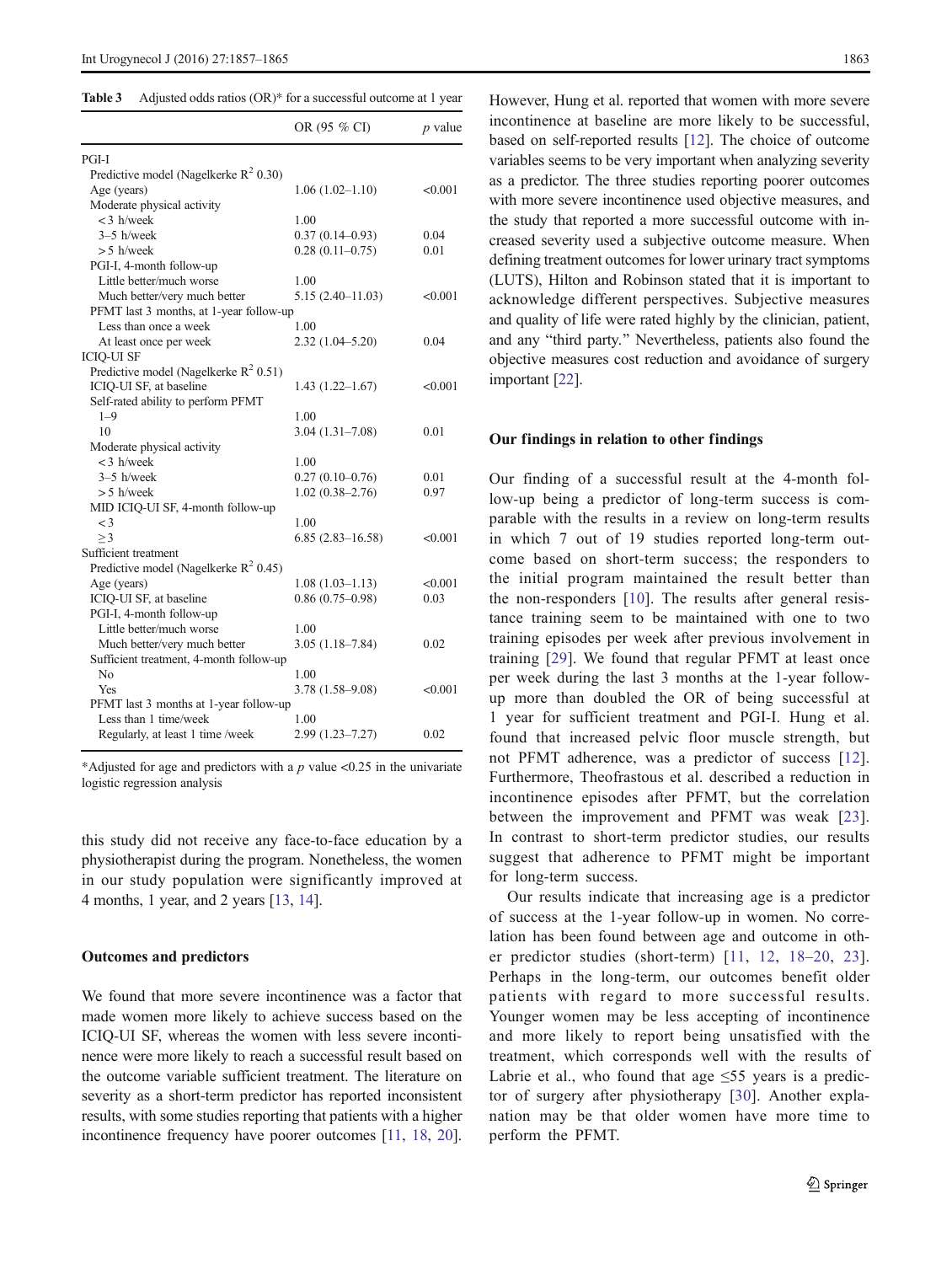#### <span id="page-7-0"></span>Clinical implications

More research and longer follow-ups are needed to further evaluate predictors of long-term success and develop specific recommendations for women with SUI. Even though no consensus is available on the optimal training routine, there are recommendations for short-term PFMT [8]. However, studies on training regimens for the maintenance of short-term results in the long term are still missing. Incontinence may affect the physical, psychological, and social well-being of affected individuals [3, 8, 9], but individuals are not equally affected [3]. Therefore, personalized advice would be helpful to provide high-quality treatment. Our results can contribute to predicting who will benefit from the PFMT and what can be done to increase the odds of achieving a successful outcome.

#### **Conclusion**

This study suggests that a successful result after 4 months, the performance of regular PFMT at 1 year, and older age are predictors of long-term success in women with clinically relevant SUI treated with a non-face-to-face training program based on PFMT. Our results can be helpful when informing patients with SUI about treatment based on PFMT in a clinical setting.

Acknowledgements We would like to thank Susanne Johansson for the administration of the study. The study was supported by The Swedish Council for Working Life and Social Research, the Jämtland Country Council, and the Västerbotten Country Council (ALF).

#### Compliance with ethical standards

#### Conflicts of interest None.

Open Access This article is distributed under the terms of the Creative Commons Attribution 4.0 International License (http:// creativecommons.org/licenses/by/4.0/), which permits unrestricted use, distribution, and reproduction in any medium, provided you give appropriate credit to the original author(s) and the source, provide a link to the Creative Commons license, and indicate if changes were made.

# **References**

- 1. Hannestad YS, Rortveit G, Sandvik H, Hunskaar S (2000) A community-based epidemiological survey of female urinary incontinence: the Norwegian EPINCONT study. Epidemiology of Incontinence in the County of Nord-Trondelag. J Clin Epidemiol 53:1150–1157
- 2. Haylen BT, de Ridder D, Freeman RM, Swift SE, Berghmans B et al (2010) An International Urogynecological Association (IUGA)/ International Continence Society (ICS) joint report on the terminology for female pelvic floor dysfunction. Int Urogynecol J 21:5–26
- 3. Shamliyan T, Wyman J, Kane RI. Nonsurgical treatments for urinary incontinence in adult women: diagnosis and comparative effectiveness (Internet). Rockville: Agency for Healthcare Research and Quality (US), 2012 (Comparative Effectiveness Reviews No. 36). Available at: http/[/www.ncbi.nlm.nih.gov/books/nbk92960/](http://www.ncbi.nlm.nih.gov/books/nbk92960/). Accessed February 2015
- Huang AJ (2013) Nonsurgical treatments for urinary incontinence in women: summary of primary findings and conclusions. JAMA Intern Med 173:1463–1464
- 5. Hannestad YS, Rortveit G, Daltveit AK, Hunskaar S (2003) Are smoking and other lifestyle factors associated with female urinary incontinence? The Norwegian EPINCONT Study. BJOG 110:247– 254
- 6. Buckley BS, Lapitan MC, Epidemiology Committee of the Fourth International Consultation on Incontinence, Paris, 2008 (2010) Prevalence of urinary incontinence in men, women, and children—current evidence: findings of the Fourth International Consultation on Incontinence. Urology 76:265–270
- 7. Abrams P, Andersson KE, Birder L et al (2009) Recommendations of the International Scientific Committee: evaluation and treatment of urinary incontinence, pelvic organ prolapse and faecal incontinence. In: Abrams P, Cardozo L, Khoury S, Wein A (eds) Incontinence 4th International Consultation on Incontinence, Paris July 5–8, 2008, 4th edn. Health Publications, Paris, pp 1767–1820
- 8. National Institute for Health and Clinical Excellence. Urinary incontinence: the management of urinary incontinence in women. London, RCOG Press 2013; Available from: [http://www.nice.org.](http://www.nice.org.uk/guidance/cg171) [uk/guidance/cg171.](http://www.nice.org.uk/guidance/cg171) Accessed 10 September 2014
- 9. Dumoulin C, Hay-Smith EJ, Mac Habée-Séguin G (2014) Pelvic floor muscle training versus no treatment, or inactive control treatments, for urinary incontinence in women. Cochrane Database Syst Rev 5:CD005654. doi:[10.1002/14651858.CD005654.pub3](http://dx.doi.org/10.1002/14651858.CD005654.pub3)
- 10. Bø K, Hilde G (2013) Does it work in the long term?—A systematic review on pelvic floor muscle training for female stress urinary incontinence. Neurourol Urodyn 32:215–223
- 11. Schaffer J, Nager CW, Xiang F et al (2012) Predictors of success and satisfaction of nonsurgical therapy for stress urinary incontinence. Obstet Gynecol 120:91–97
- 12. Hung HC, Chih SY, Lin HH, Tsauo JY (2012) Exercise adherence to pelvic floor muscle strengthening is not a significant predictor of symptom reduction for women with urinary incontinence. Arch Phys Med Rehabil 93:1795–1800
- 13. Sjöström M, Umefjord G, Stenlund H, Carlbring P, Andersson G, Samuelsson E (2013) Internet-based treatment of stress urinary incontinence: a randomised controlled study with focus on pelvic floor muscle training. BJU Int 112:362–372
- 14. Sjöström M, Umefjord G, Stenlund H, Carlbring P, Andersson G, Samuelsson E (2015) Internet-based treatment of stress urinary incontinence: 1- and 2 years results of a randomised controlled trial with focus on pelvic floor muscle training. BJU Int 116:955–964
- 15. Yalcin I, Bump RC (2003) Validation of two global impression questionnaires for incontinence. Am J Obstet Gynecol 189:98–101
- 16. Avery K, Donovan J, Peters TJ et al (2004) ICIQ: A brief and robust measure for evaluating the symptoms and impact of urinary incontinence. Neurourol Urodyn 23:322–330
- 17. Nystrom E, Sjostrom M, Stenlund H, Samuelsson E (2015) ICIQ symptom and quality of life instruments measure clinically relevant improvements in women with stress urinary incontinence. Neurourol Urodyn 34:747–751
- 18. Cammu H, Van Nylen M, Blockeel C, Kaufman L, Amy JJ (2004) Who will benefit from pelvic floor muscle training for stress urinary incontinence? Am J Obstet Gynecol 191:1152–1157
- 19. Hendriks EJ, Kessels AG, de Vet HC, Bernards AT, de Bie RA (2010) Prognostic indicators of poor short-term outcome of physiotherapy intervention in women with stress urinary incontinence. Neurourol Urodyn 29:336–343